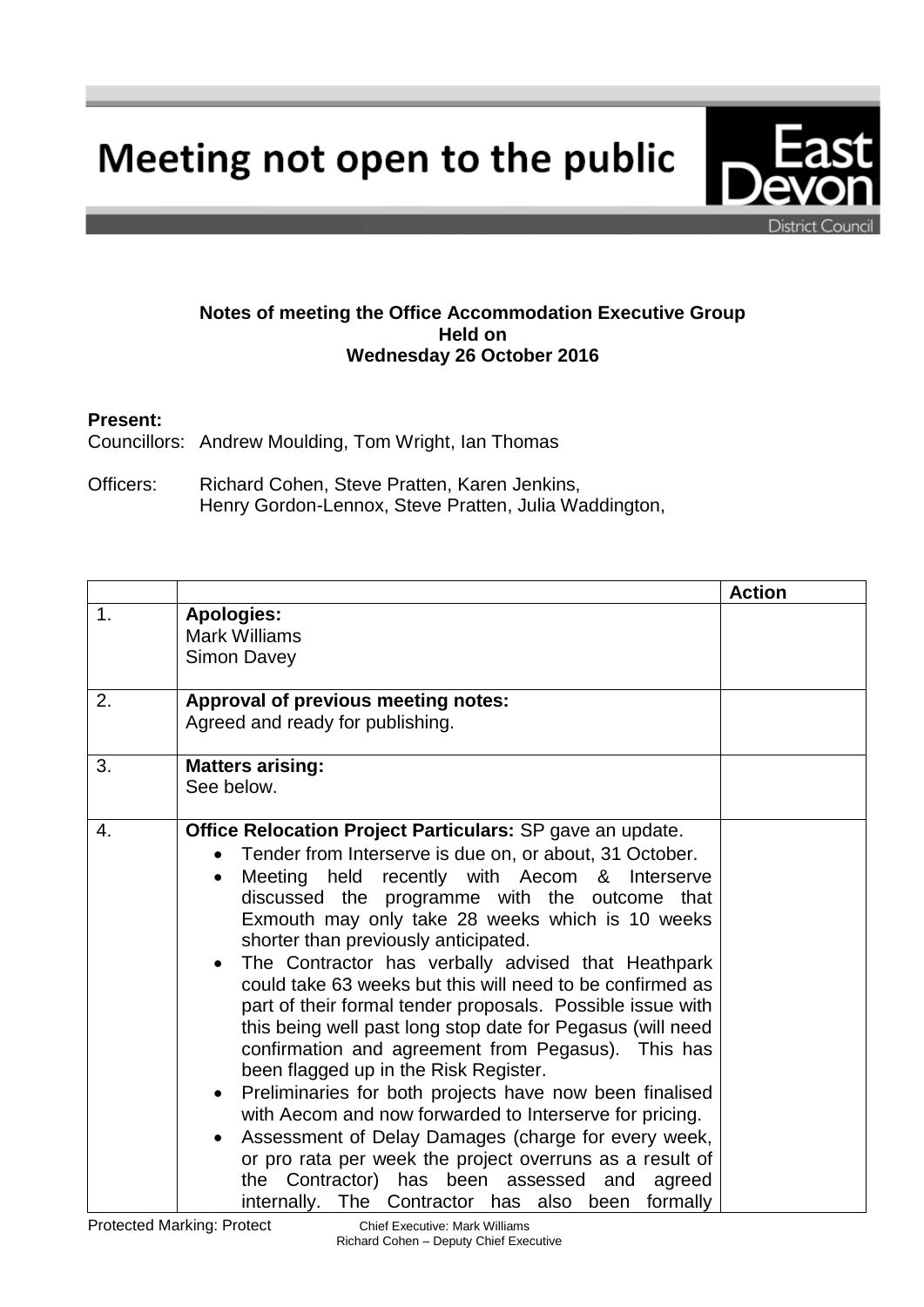|    | $\bullet$<br>$\bullet$<br>$\bullet$ | advised.<br>SP has prepared a draft Employment and Skills<br>agreement which will be circulated for comments and<br>when agreed will be sent to the contractor to ensure the<br>requirements are understood and incorporated in the<br>proposals.<br>Costs to date based on the cost estimates provided by<br>Aecom and including accruals, total $£ 1,485,880$ to 30<br>September 2016. There remains a budget balance of $E$<br>8,240,575. It is anticipated that defined costs will be<br>available next month next month, although this will be<br>conditional upon satisfactory submissions, discussion<br>and negotiations with the Contractor. This information<br>together with an update on the Knowle energy and<br>maintenance costs will be provided to GT to enable their<br>rerunning of the model. Heathpark - planning application<br>is going to the DM Committee on 1 <sup>st</sup> November with an<br>Officer Recommendation of approval.<br>Exmouth – planning application is likely to go for<br>delegation decision.<br>Contractor Tenders are due back on or about 31 Oct.<br>Once received a summary of information will be<br>circulated by SP.<br>Programme update – SP outlined all the options<br>associated with the accelerated delivery of Exmouth.<br>Following the appointment of the Contractor potential | <b>SP</b><br><b>SP</b> |
|----|-------------------------------------|----------------------------------------------------------------------------------------------------------------------------------------------------------------------------------------------------------------------------------------------------------------------------------------------------------------------------------------------------------------------------------------------------------------------------------------------------------------------------------------------------------------------------------------------------------------------------------------------------------------------------------------------------------------------------------------------------------------------------------------------------------------------------------------------------------------------------------------------------------------------------------------------------------------------------------------------------------------------------------------------------------------------------------------------------------------------------------------------------------------------------------------------------------------------------------------------------------------------------------------------------------------------------------------------------------------------------------------------|------------------------|
|    | $\bullet$                           | dates for moving to Exmouth could be Oct 17.<br>Pegasus's application is now likely to be determined at<br>the DM Committee on 6th Dec. The Project Programme<br>allows for a six-week period after the decision to allow<br>Court consideration for any JR applications.<br>It was agreed at the previous Office Relocation<br>Executive meeting that the accelerated delivery of<br>Exmouth was to be proposed to Cabinet and Council.<br>An updated Project Report for the period to 30<br>September 2016 will be circulated shortly to the Group                                                                                                                                                                                                                                                                                                                                                                                                                                                                                                                                                                                                                                                                                                                                                                                         | <b>SP</b>              |
|    |                                     | by SP.<br>Risk Review – the document has been updated with new<br>and closed risks. A Risk Review Workshop meeting is<br>due to be held on 16 Oct.                                                                                                                                                                                                                                                                                                                                                                                                                                                                                                                                                                                                                                                                                                                                                                                                                                                                                                                                                                                                                                                                                                                                                                                           |                        |
| 5. |                                     | <b>Internal Facilities Manager update:</b>                                                                                                                                                                                                                                                                                                                                                                                                                                                                                                                                                                                                                                                                                                                                                                                                                                                                                                                                                                                                                                                                                                                                                                                                                                                                                                   |                        |
|    |                                     | Following the set up of the sample furniture JW has<br>received good feedback from staff on the size of desk<br>and space allocated. Also, good feedback on choice of<br>chairs and with two clear favourites.<br>Manstone Junk Fest day didn't get a very good turnout<br>so it has been agreed that a further date will be<br>arranged. Visits have also been made to departments<br>looking at existing storage and discussing what is<br>Data on storage requirements will be included<br>needed.                                                                                                                                                                                                                                                                                                                                                                                                                                                                                                                                                                                                                                                                                                                                                                                                                                        | <b>JW</b>              |
|    |                                     | in JW's report and following presentation and<br>consideration is agreement by SMT is anticipated.                                                                                                                                                                                                                                                                                                                                                                                                                                                                                                                                                                                                                                                                                                                                                                                                                                                                                                                                                                                                                                                                                                                                                                                                                                           |                        |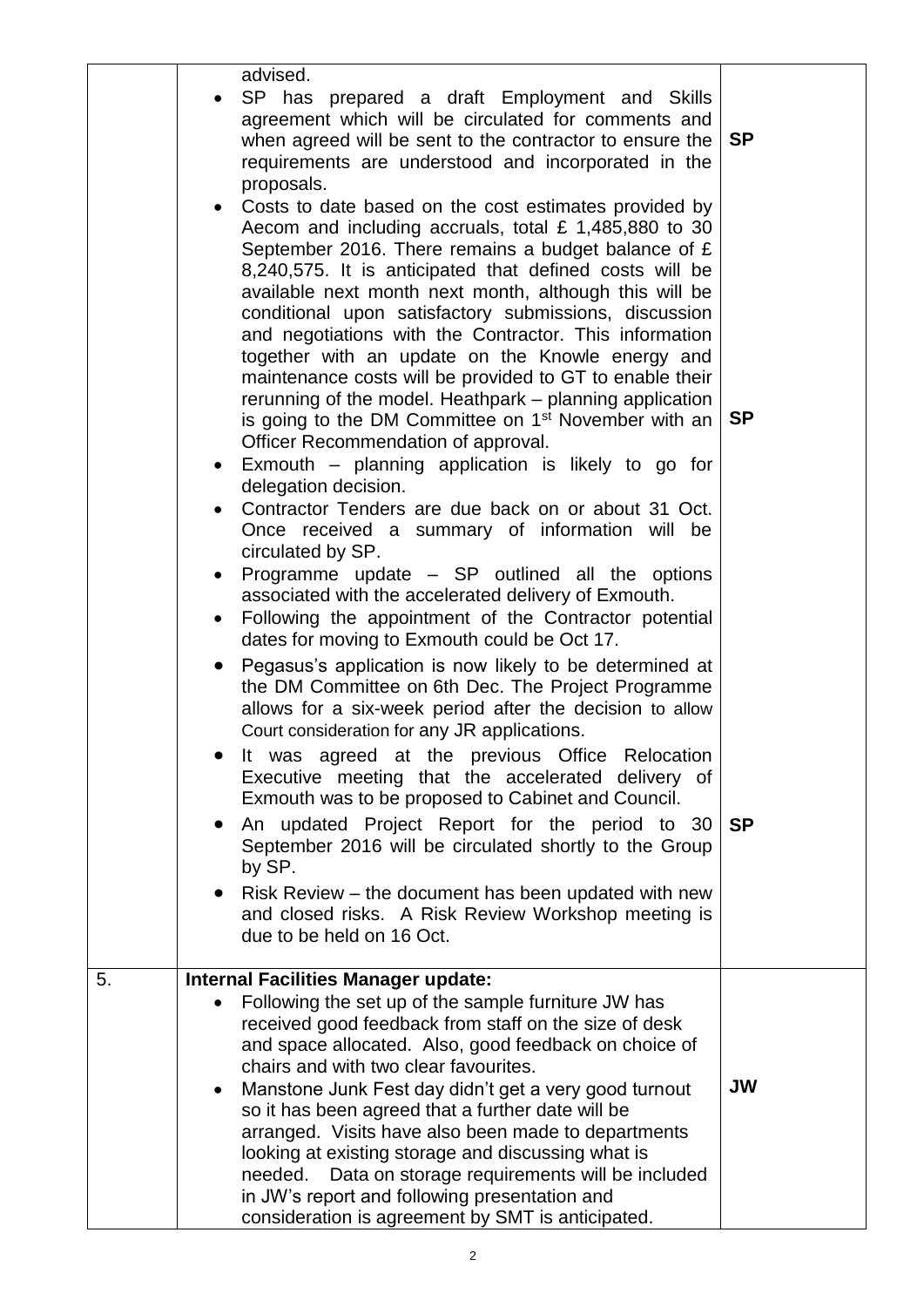|     | Exmouth – EDDC staff are now running the reception<br>$\bullet$<br>and all is going well.                                                                                                                                                                                                                                                                                                                                                                                            |            |
|-----|--------------------------------------------------------------------------------------------------------------------------------------------------------------------------------------------------------------------------------------------------------------------------------------------------------------------------------------------------------------------------------------------------------------------------------------------------------------------------------------|------------|
| 6.  | <b>PegasusLife Update:</b><br>Deadline for the revisions to the application requested by<br>the Planning department is 27 Oct. Confirmation will<br>then be made as to whether the application will make the<br>December DM Committee.                                                                                                                                                                                                                                               | <b>RC</b>  |
| 7.  | <b>Exmouth Town Hall:</b><br>Volunteers have now moved out.<br>Registry office moving out on 30 Nov.<br>$\bullet$<br>Confirmation still awaited from CAB on whether they<br>$\bullet$<br>intend to move out of the Town Hall during construction<br>works.                                                                                                                                                                                                                           | <b>RC</b>  |
| 8.  | <b>Integration of Knowle and Manstone Depots update:</b><br>Planning application has been submitted for the new<br>$\bullet$<br>small building at Manstone and will now go through the<br>normal planning process. Agreed also that there was<br>sufficient budget for the new container.                                                                                                                                                                                            |            |
| 10. | Knowle Parkland transfer to Sidmouth Town Council<br>update:<br>Repairs works to the wall to be included in the Budget<br>and undertaken as requested by the Town Council prior<br>to them taking over.                                                                                                                                                                                                                                                                              | <b>AH</b>  |
| 11. | <b>Finance Workstream matters:</b><br>Covered in 4 above.                                                                                                                                                                                                                                                                                                                                                                                                                            |            |
| 12. | <b>Legal Workstream:</b><br>Decision from the ICO has been received following FOI<br>request. We now have 28 days to appeal if we so wish<br>or 35 days to publish the information requested.                                                                                                                                                                                                                                                                                        | <b>HGL</b> |
| 13  | HR/internal & external communications workstream:<br>KJ to update the website.<br>Discussion over mileage now agreed with Unison. Still<br>$\bullet$<br>working on the flexible working policy which will also<br>need to be agreed with Unison.<br>HR Surgeries held but nothing of concern raised.<br>$\bullet$<br>Consultations with staff affected by the move will start<br>next April.<br>To note there will be some HR issues to deal with should<br>the project get delayed. | KJ         |
| 14. | <b>ICT Workstreams:</b><br>Strata have produced a paper called "Computing and<br>$\bullet$<br>Telephony at the Desk - Relocation" which was<br>discussed and noted. Following some amendments, the<br>paper will be discussed at SMT for agreement. KJ                                                                                                                                                                                                                               |            |